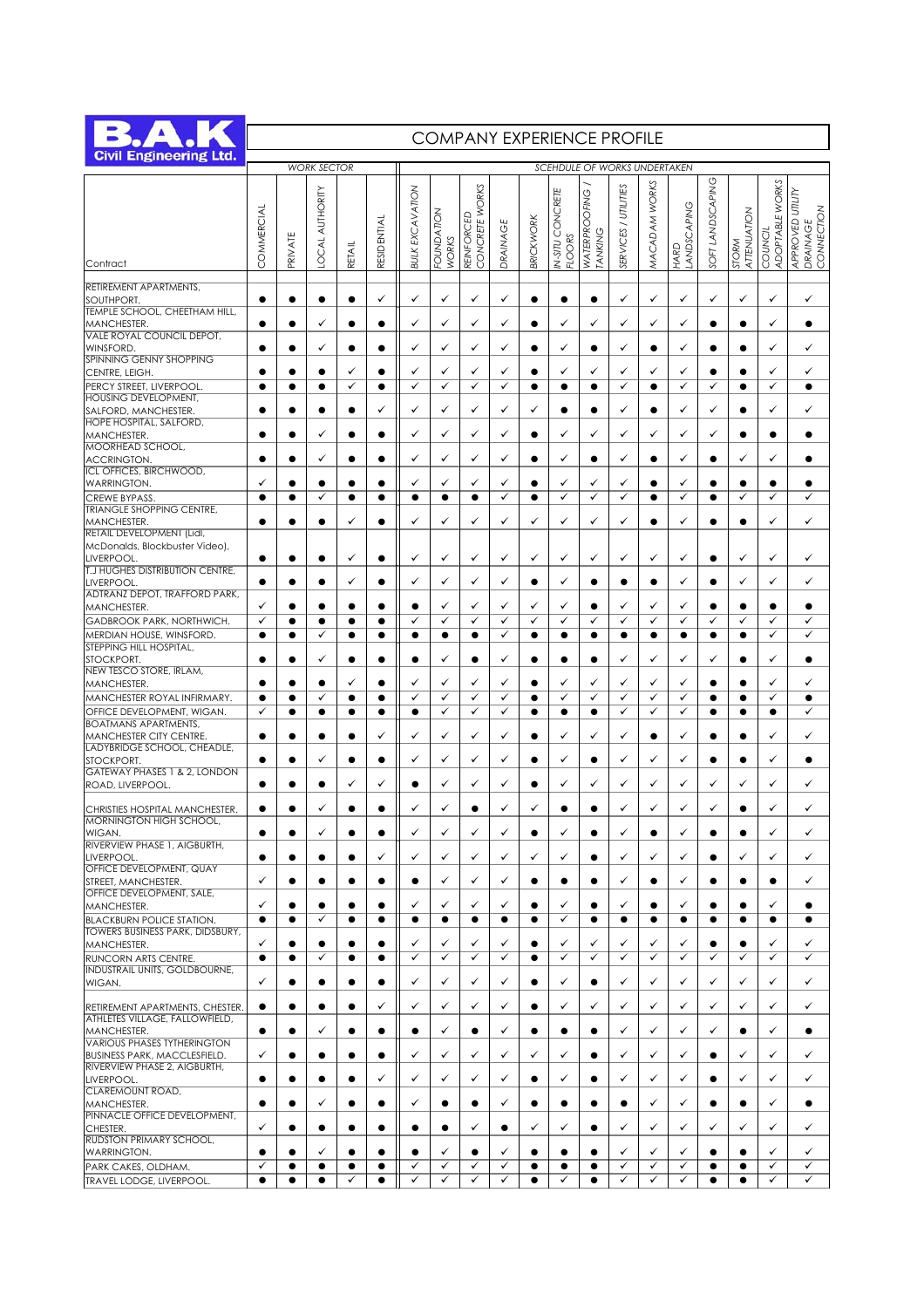

## COMPANY EXPERIENCE PROFILE

| <b>Civil Engineering Ltd.</b>                                                     |                |                        | <b>WORK SECTOR</b>     |                        |                | <b>SCEHDULE OF WORKS UNDERTAKEN</b> |                     |                   |                   |                |                   |                      |                      |                           |                |                           |                        |                        |                                |
|-----------------------------------------------------------------------------------|----------------|------------------------|------------------------|------------------------|----------------|-------------------------------------|---------------------|-------------------|-------------------|----------------|-------------------|----------------------|----------------------|---------------------------|----------------|---------------------------|------------------------|------------------------|--------------------------------|
|                                                                                   | COMMERCIAL     |                        | AUTHORITY              |                        |                | <b>BULK EXCAVATION</b>              |                     | CONCRETE WORKS    |                   |                | IN-SITU CONCRETE  | <b>WATERPROOFING</b> | SERVICES / UTILITIES | MACADAM WORKS             | LANDSCAPING    | SOFT LANDSCAPING          | ATTENUATION            | ADOPTABLE WORKS        | APPROVED UTILITY<br>CONNECTION |
| Contract                                                                          |                | PRIVATE                | OCAL.                  | <b>RETAIL</b>          | RESIDENTIAL    |                                     | FOUNDATION<br>WORKS | <b>REINFORCED</b> | DRAINAGE          | BRICKWORK      | <b>FLOORS</b>     | TANKING              |                      |                           | HARD           |                           | STORM                  | COUNCIL                | <b>DRAINAGE</b>                |
| <b>THORNTON SHOPPING CENTRE,</b><br>FLEETWOOD.                                    | $\bullet$      | $\bullet$              | $\bullet$              | ✓                      | $\bullet$      | ✓                                   | ✓                   | ✓                 | ✓                 | $\bullet$      | ✓                 | ✓                    | $\bullet$            | ✓                         | ✓              | $\bullet$                 | ✓                      | $\bullet$              | $\bullet$                      |
| LEAR AUTOMOTIVE, SPEKE,<br>LIVERPOOL.                                             | ✓              | ٠                      | $\bullet$              | $\bullet$              | $\bullet$      | ✓                                   | ✓                   | ✓                 | ✓                 |                | ✓                 |                      |                      | ✓                         | ✓              | ✓                         | ✓                      | e                      |                                |
| SHIREHILL HOSPITAL, GLOSSOP.                                                      | $\bullet$      | $\bullet$              | ✓                      | $\bullet$              | $\bullet$      | ✓                                   | ✓                   | ✓                 | ✓                 | $\bullet$      | $\bullet$         | $\bullet$            | ✓                    | ✓                         | ✓              | ✓                         | $\checkmark$           | $\checkmark$           | ✓                              |
| CITY CUBE, MANCHESTER CITY<br>CENTRE.                                             | ✓              | $\bullet$              | $\bullet$              | $\bullet$              | ٠              | ٠                                   | $\bullet$           | ✓                 | $\bullet$         | ٠              | ✓                 |                      | $\bullet$            | $\bullet$                 | $\bullet$      | $\bullet$                 | $\bullet$              | ٠                      | $\bullet$                      |
| STOCKTON LIBRARY, WARRINGTON.                                                     |                | ٠                      | ✓                      |                        |                |                                     | ✓                   | ✓                 | ✓                 | ٠              | ٠                 |                      | ✓                    | ✓                         | ✓              |                           |                        | e                      |                                |
| ROAD WORKS, MORLEY, CHESHIRE.<br><b>VARIOUS PHASES, PARKLANDS</b>                 | $\bullet$      | $\bullet$              | ✓                      | $\bullet$              | $\bullet$      | $\bullet$                           | $\bullet$           | ✓                 | ✓                 | ✓              | $\bullet$         |                      | $\bullet$            | ✓                         | $\bullet$      | $\bullet$                 | $\bullet$              | ✓                      | ✓                              |
| DEVELOPMENT, BOLTON.<br><b>VARIOUS PHASES, AINTREE RETAIL</b>                     | ✓              | ٠                      | $\bullet$              | $\bullet$              | $\bullet$      | ✓                                   | ✓                   | ✓                 | ✓                 |                | ✓                 |                      | ✓                    | ✓                         | ✓              |                           |                        | ✓                      | ✓                              |
| PARK, LIVERPOOL.                                                                  | ✓              | $\bullet$              | $\bullet$              | $\bullet$              | $\bullet$      | ✓                                   | ✓                   | ✓                 | ✓                 | ٠              | ✓                 | ✓                    | ✓                    | ✓                         | ✓              |                           |                        | ✓                      | ✓                              |
| THE VALLEY, BOLTON.<br><b>VARIOUS PHASES, MIDDLEBROOK</b><br>RETAIL PARK, BOLTON. | ✓<br>✓         | $\bullet$<br>$\bullet$ | $\bullet$<br>$\bullet$ | $\bullet$<br>$\bullet$ | $\bullet$<br>٠ | ✓<br>✓                              | ✓<br>✓              | ✓<br>✓            | ✓<br>✓            | $\bullet$<br>٠ | ✓<br>✓            | ✓<br>✓               | ✓<br>✓               | ✓<br>✓                    | ✓<br>✓         | $\bullet$<br>$\bullet$    | $\bullet$<br>✓         | $\bullet$<br>✓         | ✓<br>✓                         |
| <b>TRAFFORD GENERAL HOSPITAL,</b><br>MANCHESTER.                                  |                | ٠                      | ✓                      | $\bullet$              | ٠              | ✓                                   | ✓                   | ✓                 | ✓                 | ✓              | ✓                 | ✓                    | ✓                    | ✓                         | $\bullet$      | $\bullet$                 | $\bullet$              |                        | $\bullet$                      |
| <b>VARIOUS RETAIL OUTLETS.</b>                                                    |                |                        |                        |                        |                |                                     |                     |                   |                   |                |                   |                      |                      |                           |                |                           |                        |                        |                                |
| RUNCORN TOWN CENTRE.                                                              | $\bullet$      | $\bullet$              | $\bullet$<br>$\bullet$ | ✓<br>✓                 | $\bullet$<br>✓ | ✓<br>$\bullet$                      | ✓<br>$\checkmark$   | ✓<br>$\checkmark$ | ✓<br>$\checkmark$ | ✓<br>$\bullet$ | ✓<br>$\checkmark$ | ✓<br>$\bullet$       | ✓<br>✓               | ✓<br>✓                    | ✓<br>✓         | ✓<br>$\bullet$            | ✓<br>$\bullet$         | ✓<br>✓                 | ✓<br>✓                         |
| LOWRY, SALFORD<br>RICE LANE, LIVERPOOL.                                           |                |                        | $\bullet$              | $\bullet$              | ✓              | ✓                                   | $\checkmark$        | ✓                 | ✓                 | $\bullet$      | $\checkmark$      | ✓                    | ✓                    | ✓                         | ✓              | ✓                         | ✓                      | ✓                      | ✓                              |
| <b>OFFICE DEVELOPMENT, TALBOT</b><br>ROAD, MANCHESTER.                            | ✓              | ٠                      | $\bullet$              | $\bullet$              | $\bullet$      | ✓                                   | ✓                   | ✓                 | ✓                 | ٠              | ٠                 |                      | ✓                    | ✓                         | ✓              | $\bullet$                 | ✓                      | ✓                      | ✓                              |
| <b>INDUSTRIAL UNITS, GOLBORNE,</b><br>WIGAN.                                      | ✓              | ٠                      | $\bullet$              | $\bullet$              | ٠              | ✓                                   | ✓                   | ✓                 | ✓                 | ✓              | ✓                 |                      | ✓                    | $\checkmark$              | ✓              | $\bullet$                 | ✓                      | ✓                      | ✓                              |
| NELL LANE, MANCHESTER.<br>OFFICE DEVELOPMENT, SALMON                              | $\bullet$      | $\bullet$              | $\bullet$              | $\bullet$              | ✓              | $\bullet$                           | ✓                   | ✓                 | ✓                 | $\bullet$      | $\checkmark$      | $\bullet$            | ✓                    | ✓                         | ✓              | $\bullet$                 | $\checkmark$           | $\bullet$              | $\checkmark$                   |
| FIELDS, OLDHAM.                                                                   | ✓              | ٠                      | $\bullet$              | $\bullet$              | $\bullet$      | ✓                                   | ✓                   | ✓                 | ✓                 | ٠              | ✓                 |                      | ✓                    | ✓                         | ✓              |                           | ✓                      | ✓                      | ✓                              |
| EMERSON HOUSE, WILMSLOW.<br>PARKERS HOTEL, MANCHESTER CITY                        | ✓              | ٠                      | $\bullet$              | $\bullet$              | ٠              | $\bullet$                           | ✓                   | ✓                 | ✓                 | ٠              | ✓                 |                      | $\bullet$            | $\bullet$                 | $\bullet$      | $\bullet$                 | $\bullet$              | $\bullet$              | $\bullet$                      |
| CENTRE.<br>STATESIDE FOODS, TRAFFORD PARK,                                        |                | $\bullet$<br>✓         | $\bullet$<br>$\bullet$ | $\bullet$<br>$\bullet$ | ✓              | $\bullet$<br>✓                      | ✓<br>✓              | ✓<br>✓            | ✓<br>✓            | ✓<br>٠         | ✓<br>٠            | ✓                    | ✓<br>✓               | $\bullet$                 | $\bullet$<br>✓ | $\bullet$                 | $\bullet$              | 0                      |                                |
| MANCHESTER.<br>OFFICE DEVELOPMENT, CHESTER.                                       | ✓              | $\bullet$              | $\bullet$              | $\bullet$              | $\bullet$      | ✓                                   | ✓                   | ✓                 | ✓                 | ✓              | ✓                 | $\bullet$            | ✓                    | $\bullet$                 | ✓              | ✓                         | $\bullet$              | ✓                      | ✓                              |
| RESIDENTIAL APARTMENTS,<br>CHELFORD, CHESHIRE.                                    |                | ٠                      | $\bullet$              | $\bullet$              | ✓              | ✓                                   | ✓                   | ✓                 | ✓                 | ٠              | ✓                 |                      | ٠                    | $\bullet$                 | ✓              | $\bullet$                 |                        | ✓                      | ✓                              |
| CALL CENTRE, SOUTHPORT.                                                           | ✓              | $\bullet$              | $\bullet$              | $\bullet$              | $\bullet$      | ✓                                   | $\checkmark$        | ✓                 | ✓                 | $\bullet$      | $\checkmark$      | $\bullet$            | ✓                    | ✓                         | $\checkmark$   | $\bullet$                 | $\checkmark$           | $\checkmark$           | ✓                              |
| <b>CHANDLERS WHARF, WAPPING,</b><br>LIVERPOOL.                                    |                | $\bullet$              | $\bullet$              | ٠                      | ✓              |                                     | ✓                   | ✓                 | ✓                 | ٠              | ✓                 | ✓                    | ✓                    | $\bullet$                 | ٠              | $\bullet$                 |                        | e                      |                                |
| <b>BALTIC FLEET, WAPPING,</b><br>LIVERPOOL.                                       |                |                        | ●                      |                        | ✓              |                                     | ✓                   | ✓                 | ✓                 |                | ✓                 | ✓                    | ✓                    |                           |                | e                         |                        |                        |                                |
| RETIREMENT APARTMENTS, CHESTER.                                                   |                |                        |                        |                        | ✓              |                                     |                     |                   |                   |                |                   |                      |                      |                           |                |                           |                        |                        |                                |
| THE PAVILLIONS, MACCLESFIELD.<br>MERCEDES BENZ SHOWROOM,                          | $\bullet$      | $\bullet$              | $\bullet$              | $\bullet$              | ✓              | $\bullet$                           | $\bullet$           | $\bullet$         | $\bullet$         | $\bullet$      | ✓                 | $\bullet$            | $\bullet$            | $\bullet$                 | $\bullet$      | $\bullet$                 | $\bullet$              | $\bullet$              | $\bullet$                      |
| MACCLESFIELD.<br><b>ENABLING WORKS AINTREE RETAIL</b>                             | $\bullet$      | $\bullet$              | $\bullet$              | ✓                      | ٠              |                                     | ✓                   | ✓                 | ✓                 |                | ✓                 |                      | ✓                    |                           | ✓              |                           | ✓                      |                        |                                |
| PARK, LIVERPOOL.                                                                  | ✓              | ٠                      |                        | ٠                      |                | ✓                                   | ✓                   | ✓                 | ✓                 |                |                   | ٠                    | ٠                    |                           |                |                           |                        | ✓                      | ✓                              |
| SANKEY SCHOOL, WARRINGTON.<br>FARMFOODS, WIGAN.                                   | $\bullet$<br>٠ | $\bullet$<br>$\bullet$ | ✓<br>٠                 | $\bullet$<br>✓         | $\bullet$<br>٠ | ٠<br>✓                              | $\checkmark$<br>✓   | $\checkmark$<br>✓ | ✓<br>✓            | ✓<br>$\bullet$ | ✓<br>✓            | ✓<br>$\bullet$       | ✓<br>$\bullet$       | ✓<br>✓                    | ✓<br>✓         | $\checkmark$<br>$\bullet$ | $\bullet$<br>$\bullet$ | $\bullet$<br>$\bullet$ | $\checkmark$<br>✓              |
| FEARNHEAD LANE, WARRINGTON.                                                       |                | ٠                      | $\bullet$              | $\bullet$              | ✓              | ✓                                   | ✓                   | ✓                 | ✓                 |                | ✓                 |                      | ✓                    | ✓                         | ✓              | ✓                         | ✓                      | ✓                      | ✓                              |
| LA FITNESS, CREWE.<br>NORTH MANCHESTER HOSPITAL.                                  | $\bullet$      | $\bullet$<br>٠         | $\bullet$<br>✓         | ✓<br>٠                 | $\bullet$<br>٠ | ✓<br>✓                              | ✓<br>✓              | $\bullet$<br>✓    | ✓<br>✓            | $\bullet$<br>٠ | $\bullet$<br>٠    | $\bullet$<br>٠       | $\bullet$<br>٠       | $\checkmark$<br>$\bullet$ | $\bullet$<br>٠ | $\bullet$<br>٠            | $\bullet$<br>٠         | $\bullet$<br>$\bullet$ | $\bullet$<br>٠                 |
| MANCHESTER EYE HOSPITAL.                                                          | $\bullet$      | $\bullet$              | ✓                      | ٠                      | ٠              | $\bullet$                           | ✓                   | ✓                 | ✓                 | ✓              | $\bullet$         | $\bullet$            | ✓                    | ✓                         | $\bullet$      | $\bullet$                 | $\bullet$              | ✓                      | ✓                              |
| STRAND ROAD, LIVERPOOL.                                                           | $\bullet$      | $\bullet$              | $\bullet$              | ✓                      | ✓              | ✓                                   | ✓                   | $\checkmark$      | ✓                 | ✓              | $\bullet$         | ✓                    | ✓                    | ✓                         | ✓              | $\checkmark$              | ✓                      | $\bullet$              |                                |
| ST WERBURGHS SCHOOL,<br><b>WARRINGTON.</b>                                        |                | $\bullet$              | ✓                      | ٠                      | ٠              | ٠                                   | ✓                   | ٠                 | $\checkmark$      | $\bullet$      | ٠                 | ٠                    | ٠                    | ✓                         | ✓              | ✓                         |                        |                        |                                |
| APARTMENTS, BOLLINGTON,<br>CHESHIRE.                                              |                | ٠                      | $\bullet$              | ٠                      | ✓              |                                     | ✓                   | ✓                 | ✓                 |                | ✓                 |                      | ✓                    |                           | ✓              |                           |                        |                        | ✓                              |
| STOCKPORT GRAMMAR SCHOOL.                                                         | $\bullet$      | $\bullet$              | ✓                      | $\bullet$              | $\bullet$      | $\bullet$                           | $\checkmark$        | $\checkmark$      | ✓                 | $\bullet$      | ✓                 | ٠                    | $\bullet$            | $\bullet$                 | $\checkmark$   | $\bullet$                 | $\bullet$              | $\checkmark$           | ✓                              |
| OFFICE UNIT, WAVERTREE,                                                           |                |                        |                        |                        |                |                                     |                     |                   |                   |                |                   |                      |                      |                           |                |                           |                        |                        |                                |
| LIVERPOOL.<br>FACTORY UNIT SKELMERSDALE.                                          | ٠<br>✓         | ✓<br>٠                 |                        |                        | ٠<br>٠         | ✓<br>✓                              | ✓<br>✓              | ✓<br>✓            | ✓<br>✓            | ✓<br>✓         | $\bullet$<br>✓    |                      | ✓                    | ✓<br>✓                    | ✓<br>✓         | $\checkmark$              | ✓<br>$\checkmark$      | ✓<br>$\checkmark$      | ✓<br>$\checkmark$              |
| OFFICE DEVELOPMENT, ECCLES,<br>MANCHESTER.                                        | ✓              | ٠                      | ٠                      | ٠                      | ٠              | $\bullet$                           | ٠                   | ✓                 |                   | ✓              | ✓                 |                      | ٠                    | $\bullet$                 | ٠              | $\bullet$                 |                        | ٠                      |                                |
| <b>GILMOSS WASTE TRANSFER</b><br>STATION.                                         | $\bullet$      | $\bullet$              | $\checkmark$           | $\bullet$              | $\bullet$      | ✓                                   | ✓                   | ✓                 | ✓                 | $\bullet$      | $\bullet$         | $\bullet$            | $\bullet$            | $\bullet$                 | $\checkmark$   | $\bullet$                 | $\bullet$              | ✓                      |                                |